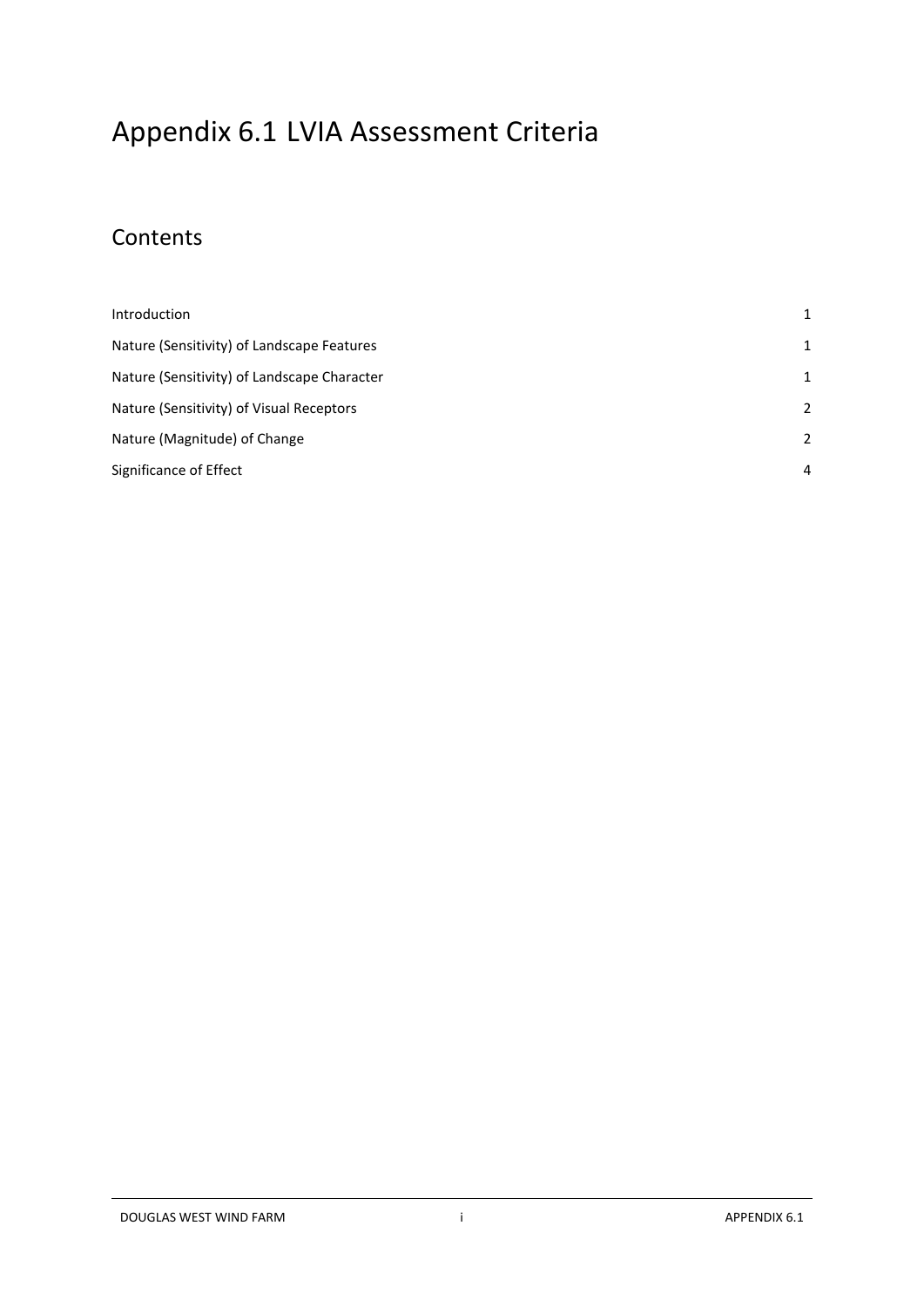This page is intentionally blank.

DOUGLAS WEST WIND FARM **ii** ii appendix 6.1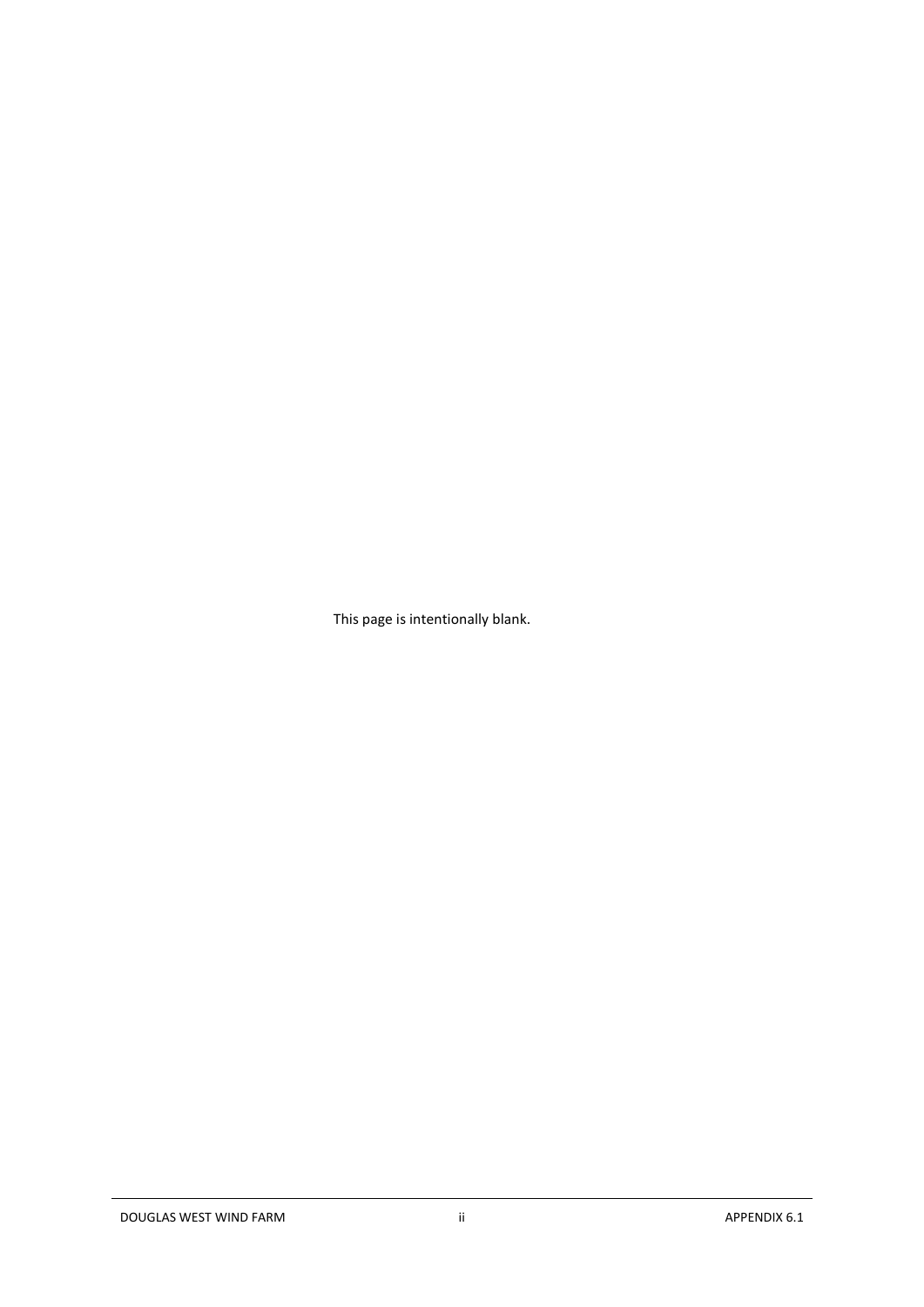# APPENDIX 6.1 LVIA Assessment Criteria

### <span id="page-2-0"></span>*Introduction*

This appendix presents the assessment criteria adopted for the assessment of landscape and visual effects arising from the Revised Development.

The primary source of best practice for LVIA in the UK is *The Guidelines for Landscape and Visual Impact Assessment, 3rd Edition* (GLVIA3) (Landscape Institute and the Institute for Environmental Management and Assessment, 2013). The assessment criteria adopted to inform the assessment of effects has been developed in accordance with the principles established in this best practice document. It should however be acknowledged that GLVIA3 establishes guidelines not a specific methodology. The preface to GLVIA3 states:

*'This edition concentrates on principles and processes. It does not provide a detailed or formulaic 'recipe' that can be followed in every situation – it remains the responsibility of the professional to ensure that the approach and methodology adopted are appropriate to the task in hand.'*

The criteria set out below have therefore been developed specifically for this appraisal to ensure that the methodology is fit for purpose.

The purpose of an LVIA when undertaken in the context of an EIA is to identify any likely significant landscape and visual effects arising as a result of the proposals. An LVIA must consider both:

- effects on the landscape as a resource in its own right (the landscape effects); and
- effects on specific views and visual amenity more generally (the visual effects).

Therefore, separate criteria are set out below for the assessment of landscape and visual effects.

### <span id="page-2-1"></span>*Nature (Sensitivity) of Landscape Features*

The nature or sensitivity of an individual landscape feature or element reflects its susceptibility to change and any values associated with it. It is therefore a function of factors such as its quality, rarity, contribution to landscape character, degree to which the particular element can be replaced and cultural associations or designations that apply. A particular feature may be more 'sensitive' in one location than in another often as a result of local values associated with the feature. Therefore, it is not possible to simply place different types of landscape feature into sensitivity bands. Where individual landscape features are affected, professional judgement is used as far as possible to give an objective evaluation of its sensitivity. Justification is given for this evaluation where necessary.

The nature or sensitivity of individual landscape features has been described as very high, high, medium, low or very low.

### <span id="page-2-2"></span>*Nature (Sensitivity) of Landscape Character*

The nature or sensitivity of landscape character reflects its susceptibility to change and any values associated with it. It is essentially an expression of a landscape's ability to accommodate a particular type of change. It varies depending on the physical and perceptual attributes of the landscape including but not necessarily limited to: scale; degree of openness; landform; existing land cover; landscape pattern and complexity; the extent of human influence in the landscape; the degree of remoteness/wildness; perception of change in the landscape; the importance of landmarks or skylines in the landscape; intervisibility with and influence on surrounding areas; condition; rarity and scenic quality of the landscape, and any values placed on the landscape including any designations that may apply.

In this assessment, the nature or sensitivity of landscape character is considered with reference to published landscape character areas/types. Information regarding the key characteristics of these character areas/types has been extrapolated from relevant published studies. Together with on-site appraisal, an assessment of landscape sensitivity to wind energy development has been undertaken employing professional judgement for relevant character areas/types.

The nature or sensitivity of landscape character has been described as very high, high, medium, low or very low.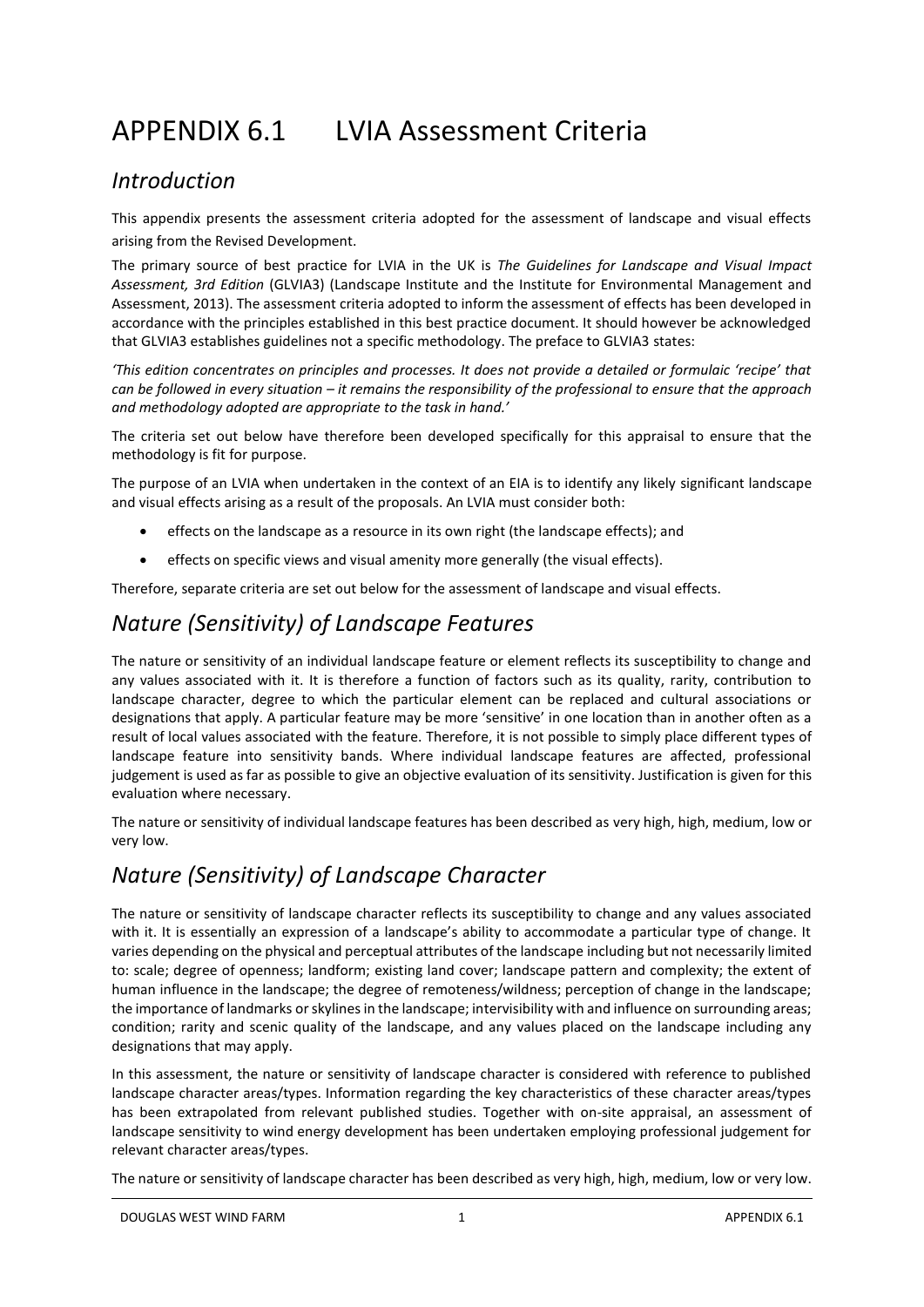## <span id="page-3-0"></span>*Nature (Sensitivity) of Visual Receptors*

The nature or sensitivity of a visual receptor group reflects their susceptibility to change and any values associated with the specific view in question. It varies depending on a number of factors such as the occupation of the viewer, their viewing expectations, duration of view and the angle or direction in which they would see the site. Whilst most views are valued by someone, certain viewpoints are particularly highly valued for either their cultural or historical associations, and this can increase the sensitivity of the view. The following criteria are provided for guidance only and are not exclusive:

- Very Low Sensitivity People engaged in industrial and commercial activities or military activities.
- Low Sensitivity People at their place of work (e.g. offices); shoppers; users of trunk/major roads and passengers on commercial railway lines (except where these form part of a recognised and promoted scenic route).
- Medium Sensitivity Users of public rights of way and minor roads which do not appear to be used primarily for recreational activities or the specific enjoyment of the landscape; recreational activities not specifically focused on the landscape (e.g. football).
- High Sensitivity Residents at home; users of long distance or recreational trails and other sign posted walks; users of public rights of way and minor roads which appear to be used for recreational activities or the specific enjoyment of the landscape; users of caravan parks, campsites and 'destination' hotels; tourist attractions with opportunities for views of the landscape (but not specifically focused on a particular vista); slow paced recreational activities which derive part of their pleasure from an appreciation of setting (e.g. bowling, golf); allotments.
- Very High Sensitivity People at recognised vantage points (often with interpretation boards), people at tourist attractions with a focus on a specific view, visitors to historic features/estates where the setting is important to an appreciation and understanding of cultural value.

It is important to appreciate that it is the visual receptor (i.e. the person) that has a sensitivity and not a property, public right of way or road. Therefore, a large number of people may use a motorway for example but this does not increase the sensitivity of the receptors using it. Conversely, a residential property may only have one person living in it but this does not reduce the sensitivity of that one receptor. The number of receptors affected at any given location may be a planning consideration, but it does not alter the sensitivity of the receptor group.

Where judgements are made about the sensitivity of assessment viewpoints, the sensitivity rating provided is an evaluation of the sensitivity of the receptor group represented by the viewpoint and not a reflection of the number of people who may experience the view.

It is important not to confuse the concept of visual sensitivity with the perception of wind turbines. It is acknowledged that some people consider wind turbines to be unattractive, but many people also enjoy the sight of them.

### <span id="page-3-1"></span>*Nature (Magnitude) of Change*

### **General Note**

The following discussion sets out the approach adopted in this LVIA in relation to a specific issue arising in GLVIA3 which requires a brief explanation.

Prior to the publication of GLVIA3, LVIA practice had evolved over time in tandem with most other environmental disciplines to consider significance principally as a function of two factors, namely: sensitivity of the receptor and magnitude of change (the term 'magnitude' being a word most commonly used in LVIA and most other environmental disciplines to describe the size or scale of an effect).

*Box 3.1* on page 37 of GLVIA3 references a 2011 publication by IEMA entitled '*The State of EIA Practice in the UK*' which reiterates the importance of considering not just the scale or size of the change but other factors which combine to define the 'nature of the change' including factors such as the probability of an impact occurring and the duration, reversibility and spatial extent of the change.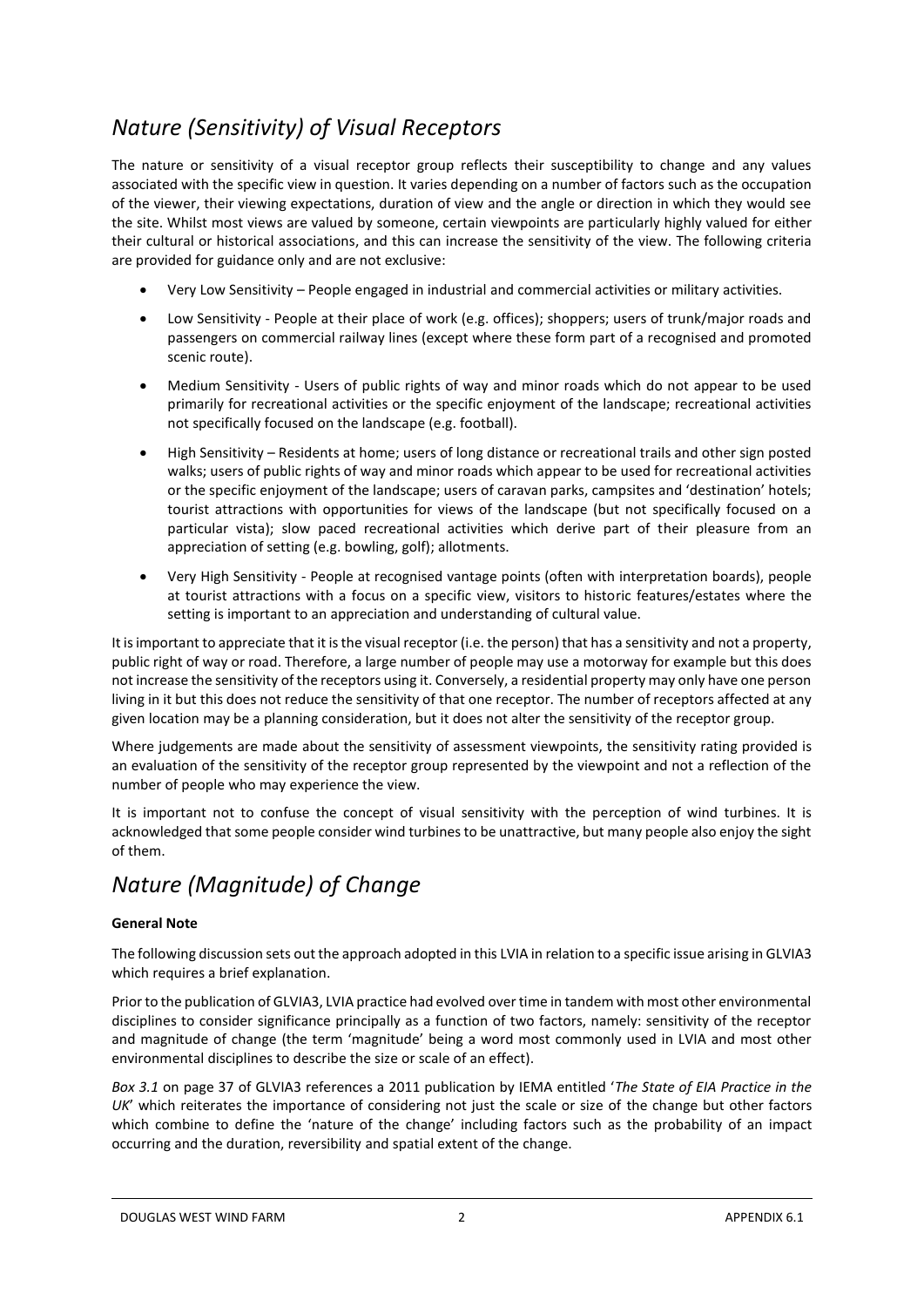The flow diagram on *page 39* of GLVIA3 now suggests that the magnitude of change is a function of three factors (the size/scale of the change, the duration of the change and the reversibility of the change). This is somewhat problematic in the context of assessing wind energy development.

The Revised Development is for a time limited period and would be largely reversible at the end of the operational period. This is a material consideration in the planning balance but does not reduce the scale of the impact during the period in which the scheme is operational (ie the 'magnitude' of the change in the traditional and commonly understood sense of the word). In this regard, it would be incorrect to report a lesser magnitude of change to the landscape or view as a result of the time limited period of the effect or the relative reversibility of the effect.

The approach taken in this LVIA is therefore to consider magnitude of change solely as the scale or size of the impact in the traditional sense of the term 'magnitude'. Having identified the magnitude of change as defined above, the LVIA also describes the duration and reversibility of the identified impact before drawing a conclusion on significance.

In the context of the above discussion the following criteria have been adopted to describe the magnitude of change.

### **Nature (Magnitude) of Change on Landscape Features**

Professional judgement has been used as appropriate to determine the magnitude of direct physical change on individual existing landscape features using the following criteria as guidance only:

- Very Low Magnitude of Change No loss or alteration to existing landscape features;
- Low Magnitude of Change Minor loss or alteration to part of an existing landscape feature;
- Medium Magnitude of Change Some loss or alteration to part of an existing landscape feature; and
- High Magnitude of Change Major loss or major alteration to an existing landscape feature.
- Very High Magnitude of Change Total loss or alteration to an existing landscape feature.

### **Nature (Magnitude) of Change on Landscape Character**

The magnitude of change on landscape character is influenced by a number of factors including: the extent to which existing landscape features are lost or altered, the introduction of new features and the resulting alteration to the physical and perceptual characteristics of the landscape. Professional judgement has been used as appropriate to determine the magnitude using the following criteria as guidance only. In doing so, it is recognised that usually the landscape components in the immediate surroundings have a stronger influence on the sense of landscape character than distant features whilst acknowledging the fact that more distant features can have an influence on landscape character as well.

- Very Low Magnitude of Change No notable loss or alteration to existing landscape features; no notable introduction of new features into the landscape; and negligible change to the key physical and/or perceptual attributes of the landscape.
- Low Magnitude of Change Minor loss or alteration to existing landscape features; introduction of minor new features into the landscape; or minor alteration to the key physical and/or perceptual attributes of the landscape.
- Medium Magnitude of Change Some notable loss or alteration to existing landscape features; introduction of some notable new features into the landscape; or some notable change to the key physical and/or perceptual attributes of the landscape.
- High Magnitude of Change A major loss or alteration to existing landscape features; introduction of major new features into the landscape; or a major change to the key physical and/or perceptual attributes of the landscape.
- Very High Magnitude of Change Total loss or alteration to existing landscape features; introduction of dominant new features into the landscape; a very major change to the key physical and/or perceptual attributes of the landscape.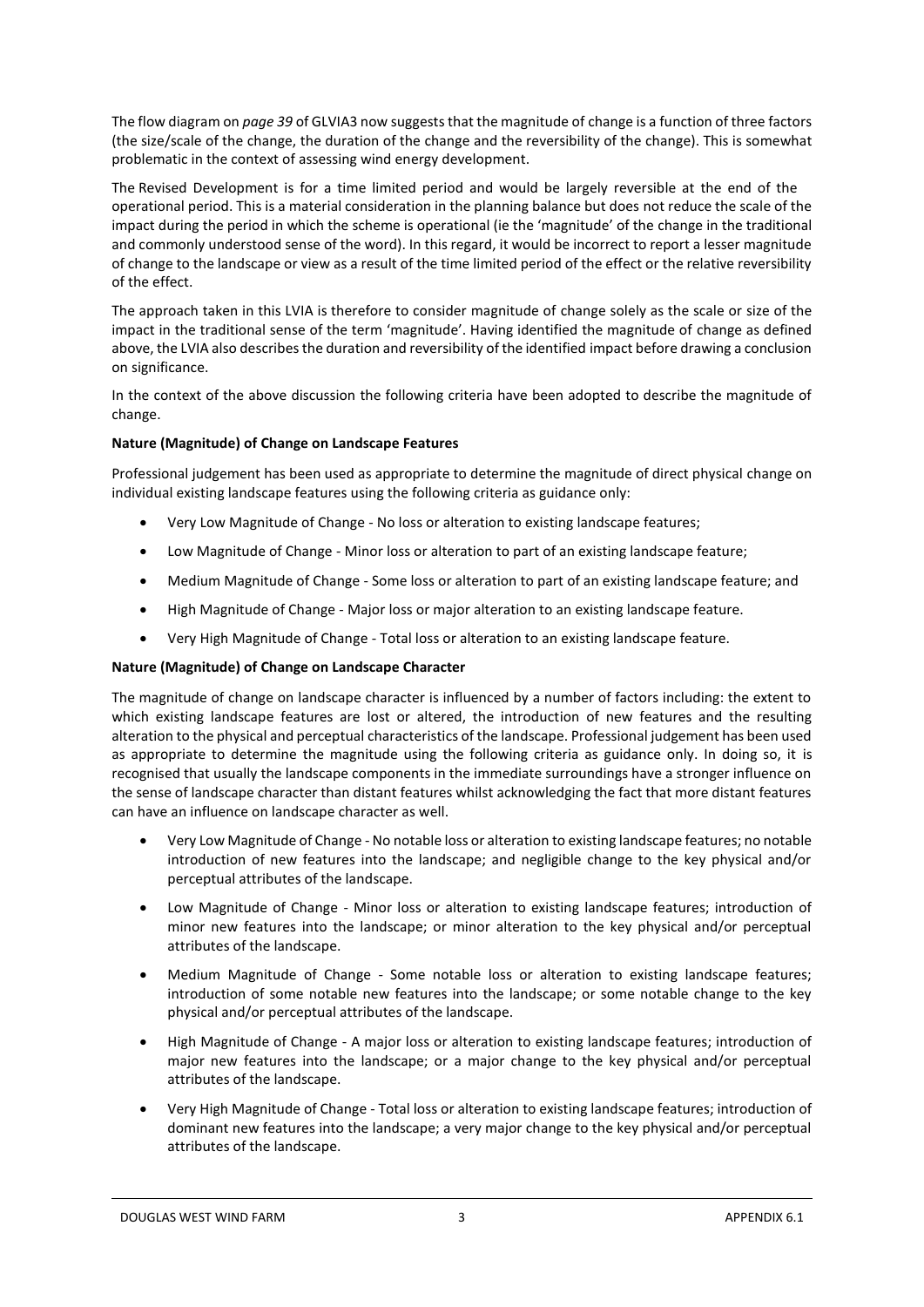### **Nature (Magnitude) of Change on Views and Visual Amenity**

Visual effects are caused by the introduction of new elements into the views of a landscape or the removal of elements from the existing view.

Professional judgement, has been used to determine the magnitude of impacts using the following criteria as guidance only:

- Very Low Magnitude of Change No change or negligible change in views;
- Low Magnitude of Change Some change in the view that is not prominent but visible to some visual receptors;
- Medium Magnitude of Change Some change in the view that is clearly notable in the view and forms an easily identifiable component in the view;
- High Magnitude of Change A major change in the view that is highly prominent and has a strong influence on the overall view.
- Very High Magnitude of Change A change in the view that has a dominating or overbearing influence on the overall view.

Using this set of criteria, determining levels of magnitude is primarily dependant on how prominent the Revised Development would be in the landscape, and what may be judged to flow from that prominence or otherwise.

For clarification, the use of the term 'prominent' relates to how noticeable the features of the Revised Development would be. This is affected by how close the viewpoint is to the Revised Development but not entirely dependent on this factor. Other modifying factors include: the focus of the view, visual screening and the nature and scale of other landscape features within the view. Rather than specifying crude bands of distance at which the turbines will be dominant, prominent or incidental to the view etc., the prominence of the turbines in each view is described in detail for each viewpoint taking all the relevant variables into consideration.

#### **Duration of Change**

For the purposes of this assessment, the temporal nature of each impact with is described as follows:

- Long Term over 5 years
- Medium Term between 1 and 5 years
- Short Term under 1 year

#### **Reversibility of Change**

The LVIA also describes the reversibility of each identified impact using the following terms:

- Permanent impact is non reversible
- Non-permanent impact is reversible

### <span id="page-5-0"></span>*Significance of Effect*

The purpose of an LVIA when produced in the context of an EIA is to identify any significant effects on landscape and visual amenity arising from the Revised Development.

Neither *EC Directive 2011/12/EU* nor the *Town and Country Planning (Environmental Impact Assessment) (Scotland) Regulations 2011* define a threshold at which an effect may be determined to be significant. In certain other environmental disciplines there are regulatory thresholds or quantitative standards which help to determine the threshold of what constitutes a significant effect. However, in LVIA, any judgement about what constitutes a significant effect is ostensibly a subjective opinion expressed as in this case by a competent and appropriately qualified professional assessor.

The level (relative significance) of the landscape and visual effects is determined by combining judgements regarding sensitivity of the landscape or view, magnitude of change, duration of change and the reversibility of the change. In determining the level of residual effects, all mitigation measures are taken into account.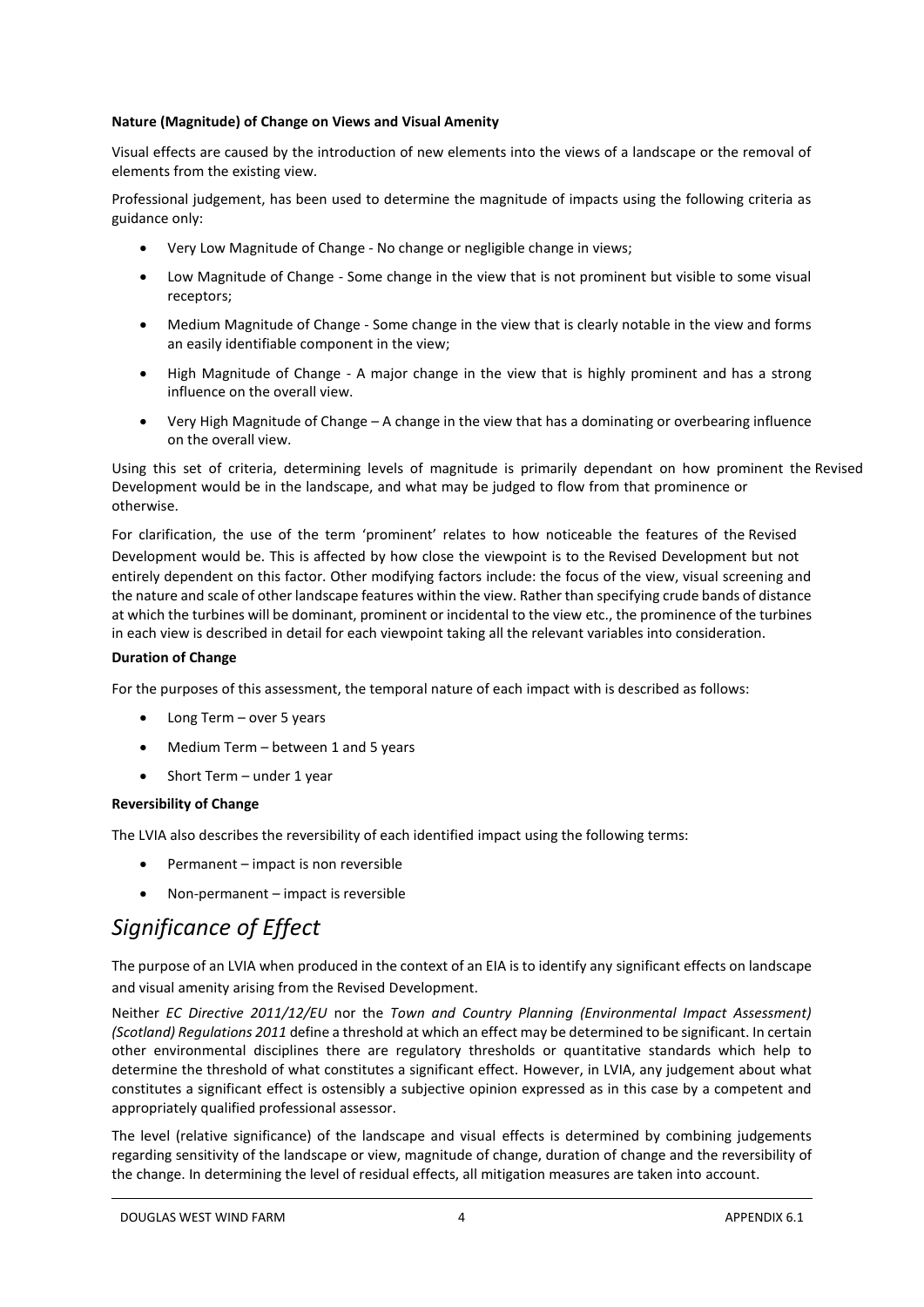The level (relative significance) of effect is described as **major**, **major/moderate**, **moderate**, **moderate/minor**, **minor**, **slight/no effect** or **no effect**. No Effect may also be recorded as appropriate where the effect is so negligible it is not even noteworthy.

In the LVIA, those effects described as **major**, **major/moderate** and in some cases **moderate** may be regarded as significant effects as required by the *Town and Country Planning (Environmental Impact Assessment) (Scotland) Regulations 2011*. These are the effects which the authors of the LVIA consider to be most material in the decision making process.